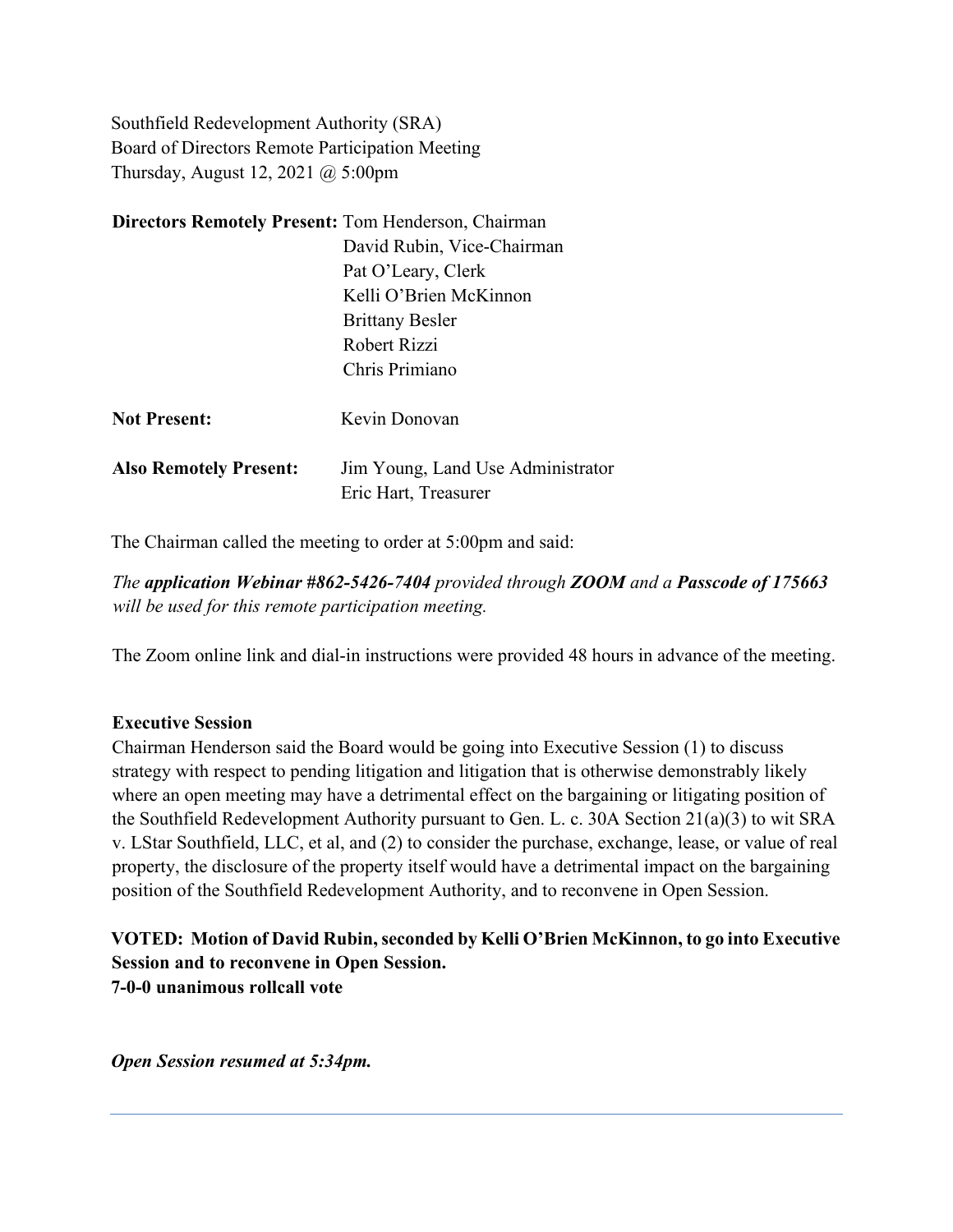### *Taken out of order:*

**VOTED: Motion of Bob Rizzi, seconded by Chris Primiano, to take the 2020A Infrastructure Development Revenue Bond out of order. 7-0-0 unanimous rollcall vote**

### **2020A Infrastructure Development Revenue Bond**

-Resolution for Amendment to Exhibit A (Series 2020A Improvements) of the 2010A Infrastructure Development Revenue Bond Refunding Amended and Restated Trust Indenture

Chairman Henderson read the Resolution:

WHEREAS, the Southfield Redevelopment Authority (the "Authority") issued its \$13,295,000 Infrastructure Development Revenue Refunding Bonds, Series 2020A, dated December 18, 2020 (the "Bonds"), pursuant to Chapter 291 of the Acts of 2014, as amended (the "Act"), and the Authority's Amended and Restated Trust Indenture dated as of December 1, 2020 (as heretofore amended and supplemented, the "Indenture"), between the Authority and Wells Fargo Bank, N.A., as bond trustee (the "Trustee"), in order to refund the Authority's Infrastructure Development Revenue Bonds, Series 2010A, pay costs of issuing the Bonds, fund a reserve fund for the Bonds, and pay costs of certain public infrastructure projects identified in Exhibit A of the Indenture, as the same may be amended from time to time (the "Series 2020A Improvements"); and

WHEREAS, the Indenture authorizes the Authority to amend Exhibit A and the list of Series 2020A Improvements by resolution of the Board of the Authority;

WHEREAS, the Authority wants to proceed with evaluating water and sewer demands and capacities within those communities that could be involved in solving the long-term water supply and sewer collection/treatment needs of the former South Weymouth Naval Air Station (a.k.a. SouthField/Union Point); such evaluations are necessary prior to completing the design and permitting for the Union Street/Liberty Street Sewer Upgrade project and the On-Site Sewer Force Mains project, which are both Series 2020A Improvements, and must amend Exhibit A to identify such preliminary costs of both projects as a separate and distinct project component constituting its own Series 2020A Improvement in order to satisfy certain requirements of the Indenture;

NOW, THEREFORE, BE IT RESOLVED by the members of the Board of the Authority, pursuant to the Act, as follows:

Section 1. The Authority hereby approves the use of \$500,000 of proceeds of the Bonds to fund costs of evaluating water and sewer demands and capacities within those communities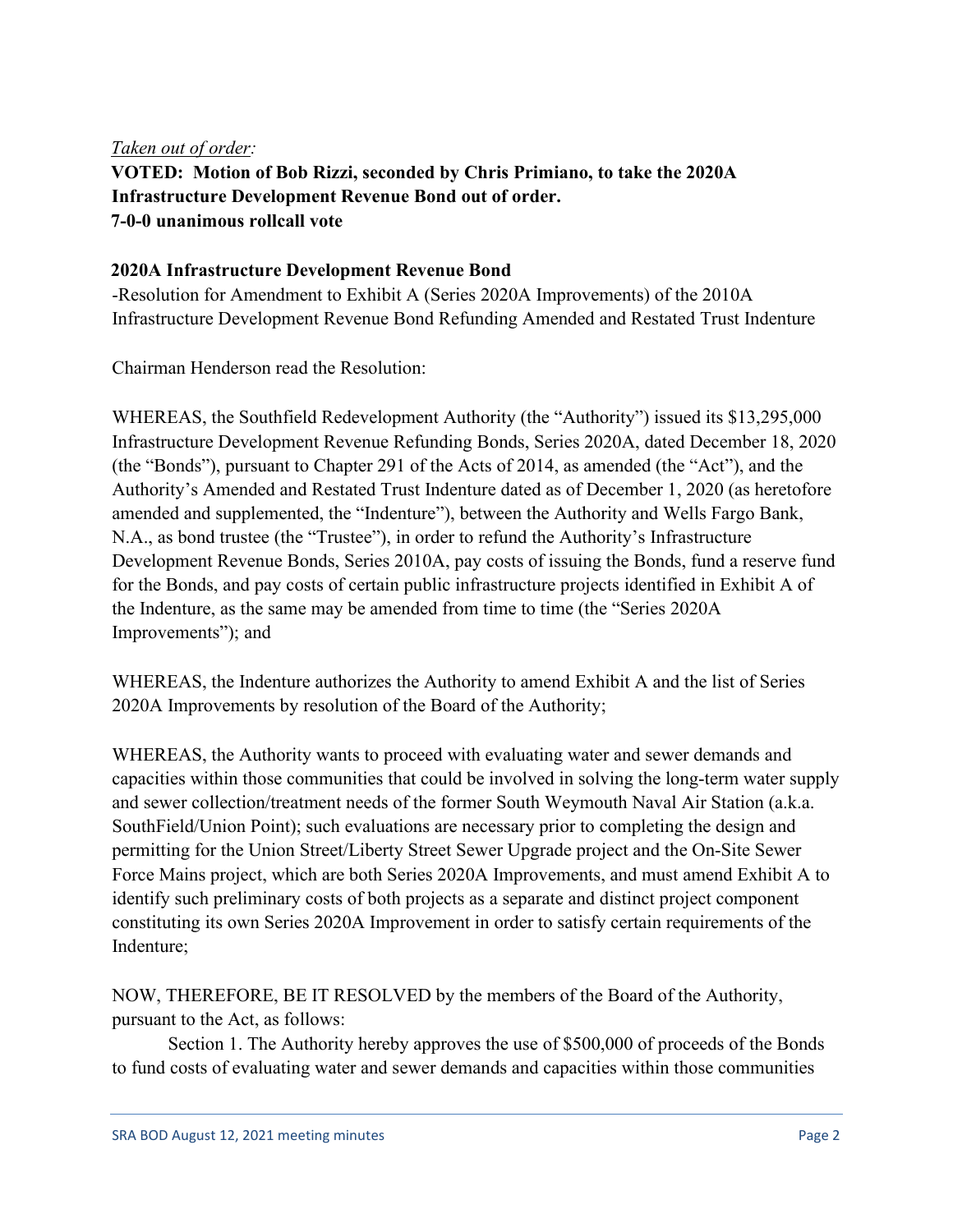that could be involved in solving the long-term water supply and sewer collection/treatment needs of the former South Weymouth Naval Air Station (a.k.a. SouthField/Union Point) (the "Project"). Pursuant to Section 10.01(c) of the Indenture, the Authority hereby amends Exhibit A of the Indenture to add the Project as a new Series 2020A Improvement eligible for funding from proceeds of the Bonds, which amended Exhibit A shall be in the form attached hereto.

Section 2. Each Authorized Officer (as defined in the Indenture), acting singly, is hereby authorized to do all acts and things, and to approve, execute and deliver any and all documents, certificates, and other instruments necessary or desirable to effectuate the amendment to Exhibit A of the Indenture, including, without limitation, a supplemental indenture by and between the Authority and the Trustee providing for the amendment to Exhibit A of the Indenture.

Section 3. This Resolution shall take effect immediately.

# **VOTED: Motion of Bob Rizzi, and seconded by Chris Primiano, to accept the Resolution for the amendment as presented in Exhibit A, 2020A Infrastructure Development Revenue Bond.**

**7-0-0 unanimous rollcall vote**

-Measure 21-13: Proposal for Engineering Services, Town of Weymouth Water and Sewer Capacity Analysis; Environmental Partners Group, Inc.

Chairman Henderson said this measure is to fund a detailed study of the water and sewer capacity within the Town of Weymouth; there were no Board questions.

### *Public Comment:*

Mary Parsons, Union Street, Rockland, asked if any sewer work would be done in Rockland and Abington.

Chairman Henderson said the Indenture includes up to \$500,000 to fund studies within each of the host communities.

**VOTED: Motion of Chris Primiano, seconded by Kelli O'Brien McKinnon, that the Board of Directors hereby appropriates \$147,800.00 from the Infrastructure Development Revenue Refunding Bond Series 2020A Improvement Project Fund for the Town of Weymouth Water and Sewer Capacity Analysis; and hereby authorizes the Chair or Vice-Chair to execute the**